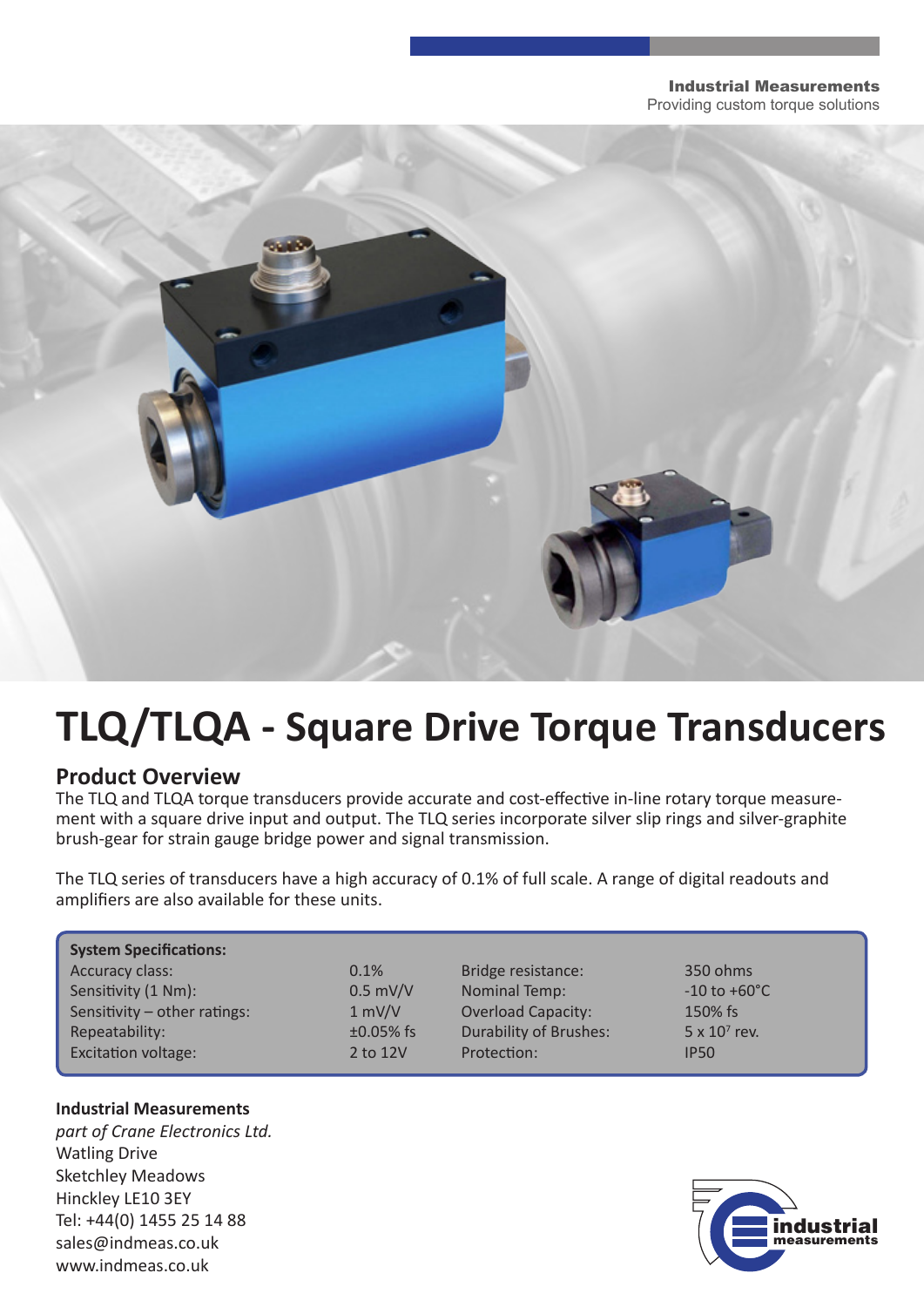#### Industrial Measurements

Providing custom torque solutions

| <b>Model TLQ</b> | <b>Rated Torque</b><br>(Nm) | <b>Square Size</b> | <b>Max Speed</b><br>(rpm) | <b>Torsional</b><br><b>Stiffness</b><br>(Nm/rad) | <b>Limit Thrust</b><br>Load (N) | <b>Limit Shear</b><br>Force (N) |
|------------------|-----------------------------|--------------------|---------------------------|--------------------------------------------------|---------------------------------|---------------------------------|
| $\mathbf{1}$     | $\mathbf{1}$                | $\frac{1}{4}$      | 2000                      | $2.1 \times 10^{*}2$                             | 200                             | 3.7                             |
| $\overline{2}$   | $\overline{2}$              | $\frac{1}{4}$      | 2000                      | $2.1 \times 10^{*}2$                             | 200                             | 3.7                             |
| 5                | 5                           | $\frac{1}{4}$      | 2000                      | $5.5 \times 10*2$                                | 350                             | 9.5                             |
| 12               | 12                          | $\frac{1}{4}$      | 2000                      | $6.9 \times 10^{*}2$                             | 420                             | 12.5                            |
| 25               | 25                          | 3/8''              | 1500                      | $4.7 \times 10*3$                                | 1100                            | 50                              |
| 63               | 63                          | 3/8"               | 1500                      | $1.1 \times 10*4$                                | 1900                            | 120                             |
| 100              | 100                         | $\frac{1}{2}$      | 1500                      | $1.8 \times 10*4$                                | 2500                            | 170                             |
| 160              | 160                         | $\frac{1}{2}$      | 1500                      | $1.9 \times 10*4$                                | 2700                            | 180                             |
| 200              | 200                         | $\frac{1}{2}$      | 1500                      | $1.9 \times 10*4$                                | 2700                            | 180                             |
| 500              | 500                         | $\frac{3}{4}$ "    | 1000                      | $1.1 \times 10*5$                                | 7000                            | 450                             |
| 1000             | 1000                        | 1"                 | 1000                      | $1,2 \times 10*5$                                | 8000                            | 500                             |
| 2000             | 2000                        | 11/2"              | 500                       | $3.9 \times 10*5$                                | 17000                           | 950                             |
| 5000             | 5000                        | 11/2"              | 500                       | $4.7 \times 10*5$                                | 23000                           | 1450                            |

Limit axial thrust and shear force are for unsupported shaft.

## **Dimensions**





| <b>Measuring Range (Nm)</b> | Square Size   |
|-----------------------------|---------------|
|                             | $\frac{1}{a}$ |
|                             | $\frac{1}{2}$ |
|                             | $\frac{1}{2}$ |
|                             | 1/2           |

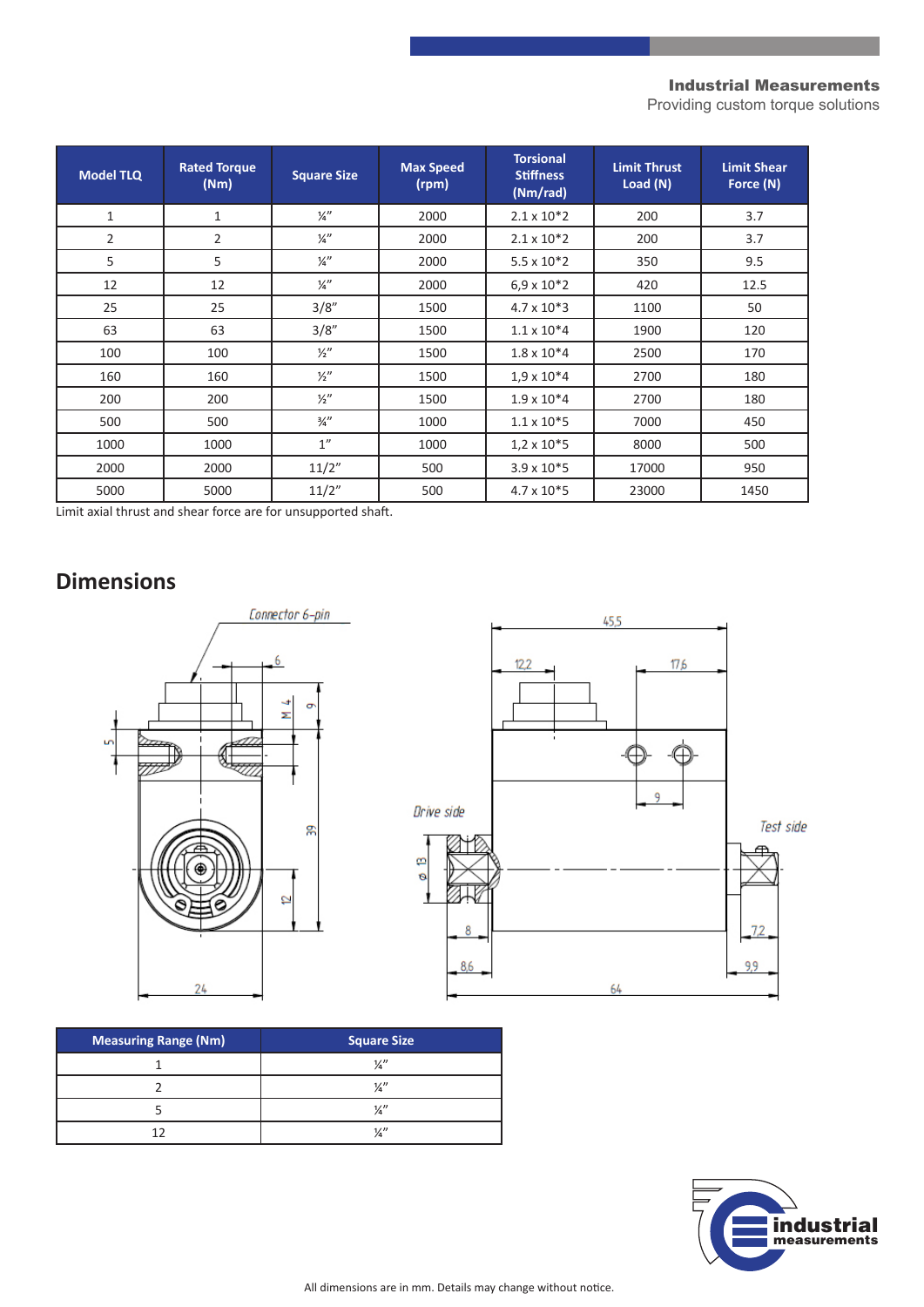Industrial Measurements

Providing custom torque solutions

Test side

F

G

 $\overline{P}$ 



| <b>Measuring</b><br>Range (Nm) | <b>Square</b><br><b>Size</b> | A    | B    | $\overline{\phantom{a}}$ | D    | Œ. |      | G    | н  | K  |    | N   | Þ    |
|--------------------------------|------------------------------|------|------|--------------------------|------|----|------|------|----|----|----|-----|------|
| 25/63                          | 3/8''                        | 47.7 | 22   | 10.1                     | 12.2 | 71 | 10.4 | 13.5 | 54 | 21 | 42 | 9.5 | 20.5 |
| 100 / 160 / 200                | $\frac{1}{2}$                | 47.4 | 29.8 | 10.7                     | 15   | 76 | 15.1 | 17.9 | 54 | 21 | 42 | 9.5 | 20.5 |





| <b>Measuring</b><br>Range (Nm) | <b>Square</b><br><b>Size</b> | A  | B  | $\sqrt{2}$ | D  | п   | -    | G  | н  | $\overline{1}$<br>™ |    | N  | D  |
|--------------------------------|------------------------------|----|----|------------|----|-----|------|----|----|---------------------|----|----|----|
| 500                            | 3/4''                        | 55 | 44 | 19         | 24 | 100 | 22.9 | 26 | 68 | 30                  | 60 | 12 | 27 |
| 1000                           | 1"                           | 55 | 54 | 33         | 27 | 132 | 27.4 | 44 | 68 | 30                  | 60 | 12 | 27 |